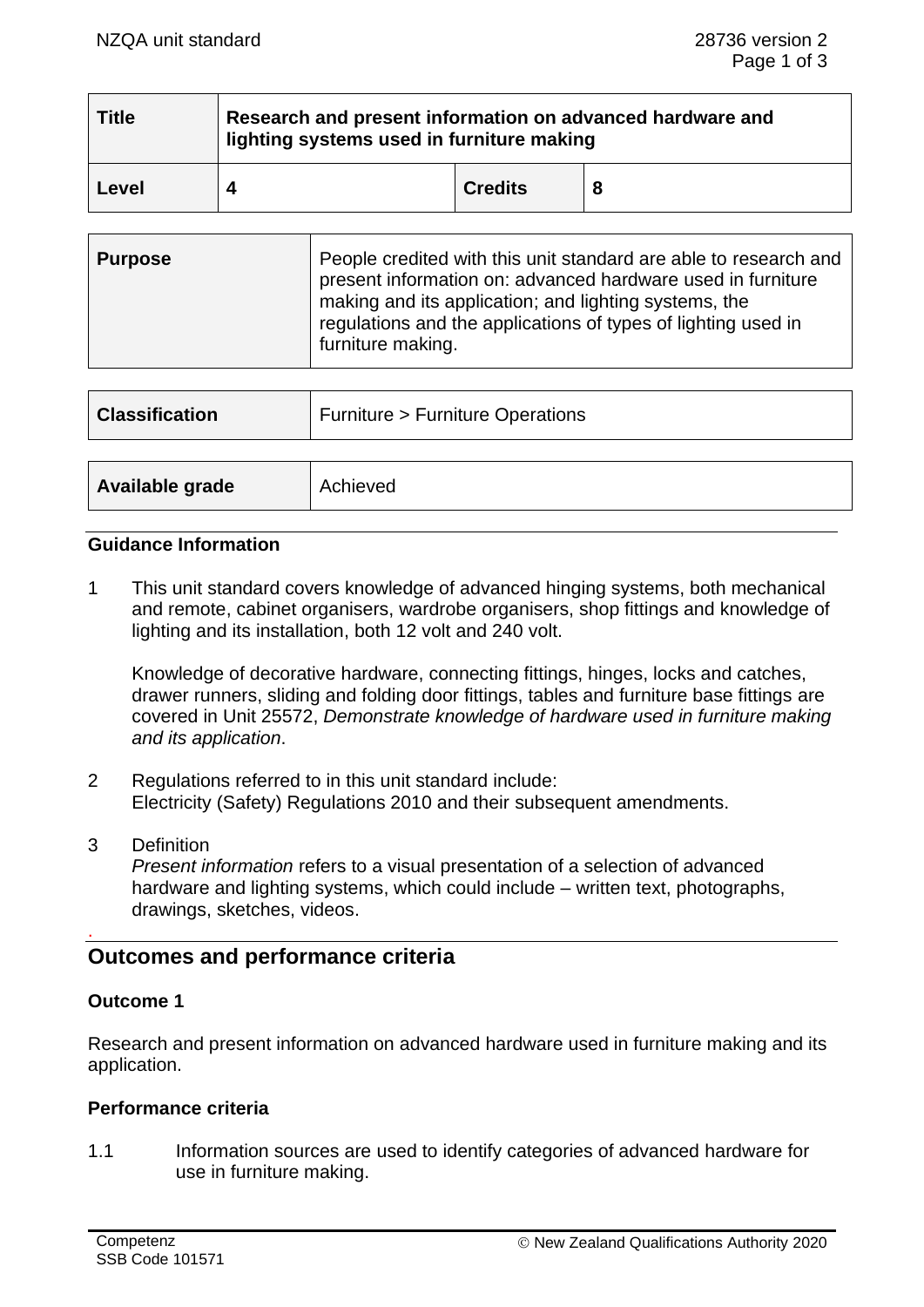- Range information sources may include current publications, catalogues, exhibition visits, internet sites; a reference list must be included; categories may include – lifting systems, gas struts, mechanical stays, cabinet organisers, wardrobe organisers, shop fittings; evidence is required of four categories.
- 1.2 Application of mechanical and remote lift systems used in furniture making is presented in a manner that defines the furniture product and illustrates the lift system purpose and operation.
	- Range evidence is required of one mechanical and one remote lift system.
- 1.3 Application of mechanical stays used in furniture making is presented in a manner that defines the furniture product and illustrates the mechanical stays purpose and operation.
	- Range evidence is required of one mechanical stay.
- 1.4 Application of types of organisers used in furniture making is presented in a manner that defines the furniture product and illustrates the type of organiser, its purpose and operation.
	- Range organisers may include but are not limited to cabinetry organisers, wardrobe organisers, commercial shop fitting organisers; evidence is required of three.

## **Outcome 2**

Research and present information on lighting systems, the regulations and the applications of types of lighting used in furniture making.

## **Performance criteria**

- 2.1 Information sources are used to identify types of lighting systems and the regulations relevant to their fitting.
	- Range information sources may include current publications, catalogues, exhibition visits, internet sites; a reference list must be included in the presentation; lighting systems include – 12 volt systems, 240 volt systems.
- 2.2 Application of types of lighting used in furniture making is presented in a manner that defines the furniture product and illustrates the lighting purpose and operation.
	- Range types of lighting include  $-$  LED (light-emitting diode), halogen, fluorescent, flexible strip.